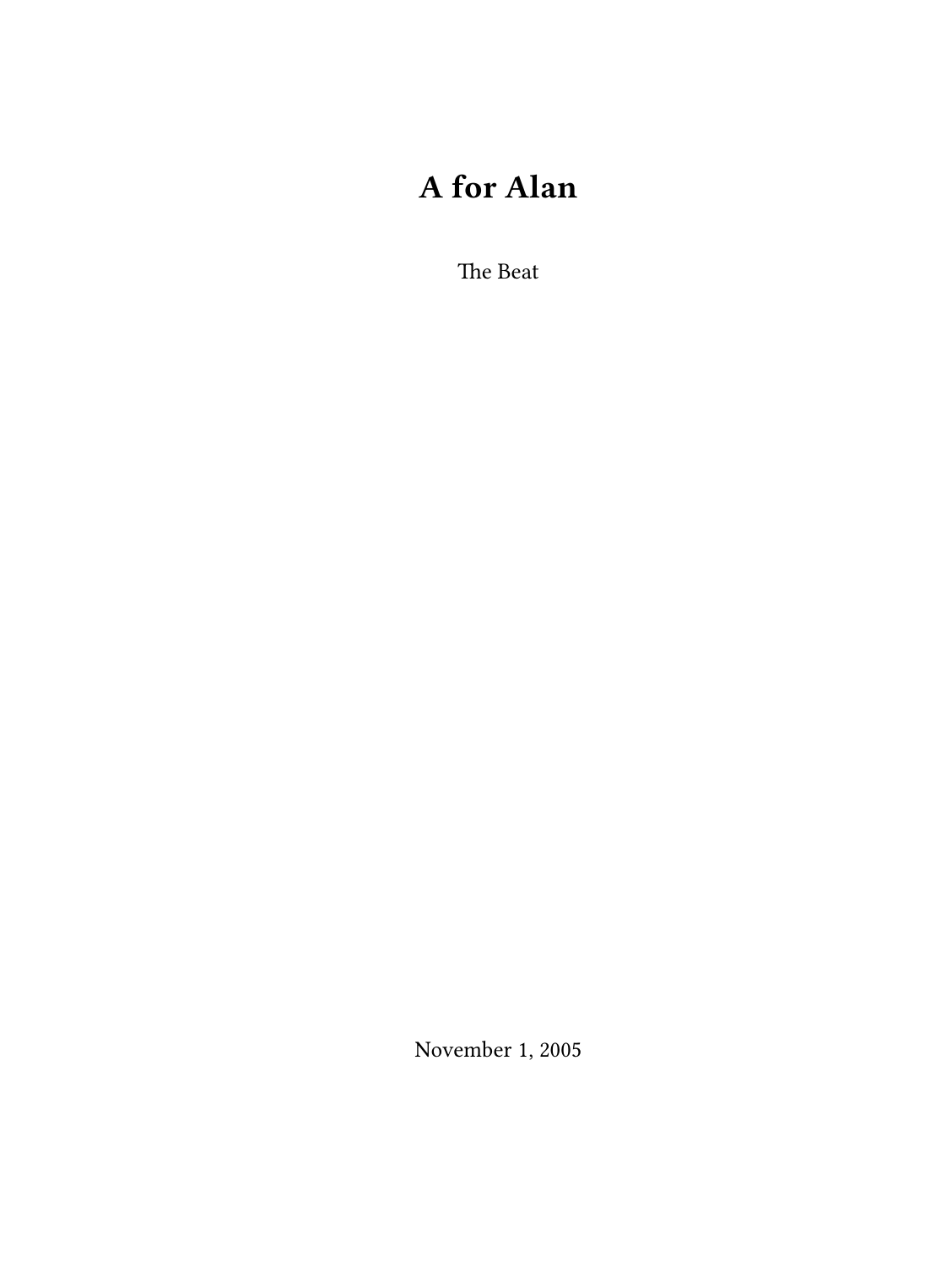## **Contents**

| Pt. 2: the further adventures of Alan Moore $\dots \dots \dots \dots \dots \dots \dots \dots \dots \dots$ |  |
|-----------------------------------------------------------------------------------------------------------|--|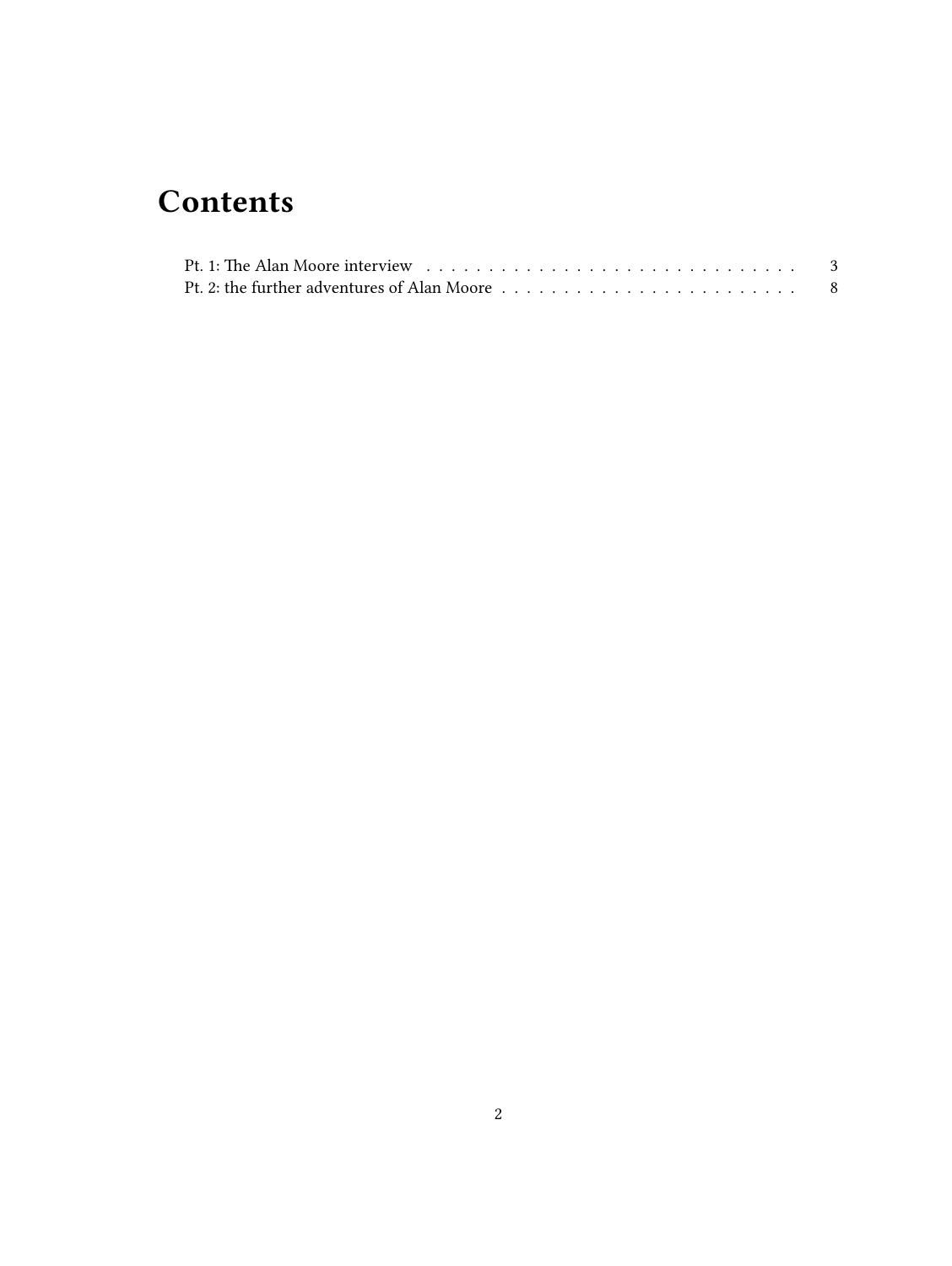### <span id="page-2-0"></span>**Pt. 1: The Alan Moore interview**

*On November 1, 2005, I interviewed Alan Moore for GIANT Magazine. Although the finished piece was only 300 words long, I ended up talking to Moore for nearly an hour, and he went on at some length about his difficulties with DC Comics and the American Entertainment Industry, in general. A short version of the interview was published in Publisher Weekly Comics Week on November 8, 2005. I'd always meant to get the whole thing cleaned up and edited down, and with V FOR VENDETTA opening this weekend, it seemed like as good a time as any.*

*In talking to Moore – who is just as fascinating and voluble as you've heard – it becomes clear that the situation with his work at DC and in Hollywood causes him a lot of very real pain. As you can see from the transcript, you can disagree with some of his actions, but not with the real passion and love of comics that motivates them.*

*Since this interview was conducted,* V FOR VENDETTA *has indeed had Moore's name taken off the credits. The last I heard, his demand to have his name taken off the books he doesn't own still stood. Perhaps a follow up call is in order.*

*Despite Moore's unhappiness, he does manage to talk about V FOR VENDETTA, a work of which he is justly very proud. So with no further ado, ladies and gentlemen, Alan Moore.*

**The Beat:** Can you in any way encapsulate the political climate that gave rise to *V for Vendetta*? **Alan Moore:** At the time when I wrote it, it was of course for an English alternative comic magazine around about 1981. Margaret Thatcher had been in power for two or three years. She was facing the first crisis of her, by then, very unpopular government. There were riots all over Britain in places that hadn't seen riots for hundreds of years. There were fascists groups, the National Front, the British National party, who were flexing their muscles and sort of trying to make political capital out of what were fairly depressed and jobless times. It seemed to me that with the kind of Reagan/Thatcher axis that existed across the Atlantic, it looked like Western society was taking somewhat a turn for the worse. There were ugly fascist stains starting to reassert themselves that we might have thought had been eradicated back in the '30s. But they were reasserting themselves with a different spin. They were talking less about annihilating whichever minority they happened to find disfavor with and talking more about free market forces and market choice and all of these other kind of glib terms, which tended to have the same results as an awful lot of the kind of Fascist causes back in the 1930s but with a bit more spin put upon them The friendly face of fascism.

So *V for Vendetta* originally came out of the fact I'd been asked to write a strip for David Lloyd to illustrate. We'd originally been talking about doing a 1930's noir strip and Dave had bolted that because I think he'd had enough of digging out '30's reference. We thought maybe we could get the same effect by rather than setting it in the near past, to set it in the near future. So it all evolved from several different sources, but it was playing into the fact that over here in England we've got quite a good tradition of villains and sociopaths as heroes. Like Robin Hood, Guy Fawkes and all the rest of them. And in our fiction, in British children's comics, there were as many sociopathic villains who'd got their own comic strips as there were heroes. Possibly more. The British have always had sympathy with a dashing villain.

So I decided to use this to political effect by coming up with a projected Fascist state in the near future and setting an anarchist against that. As far I'm concerned, the two poles of politics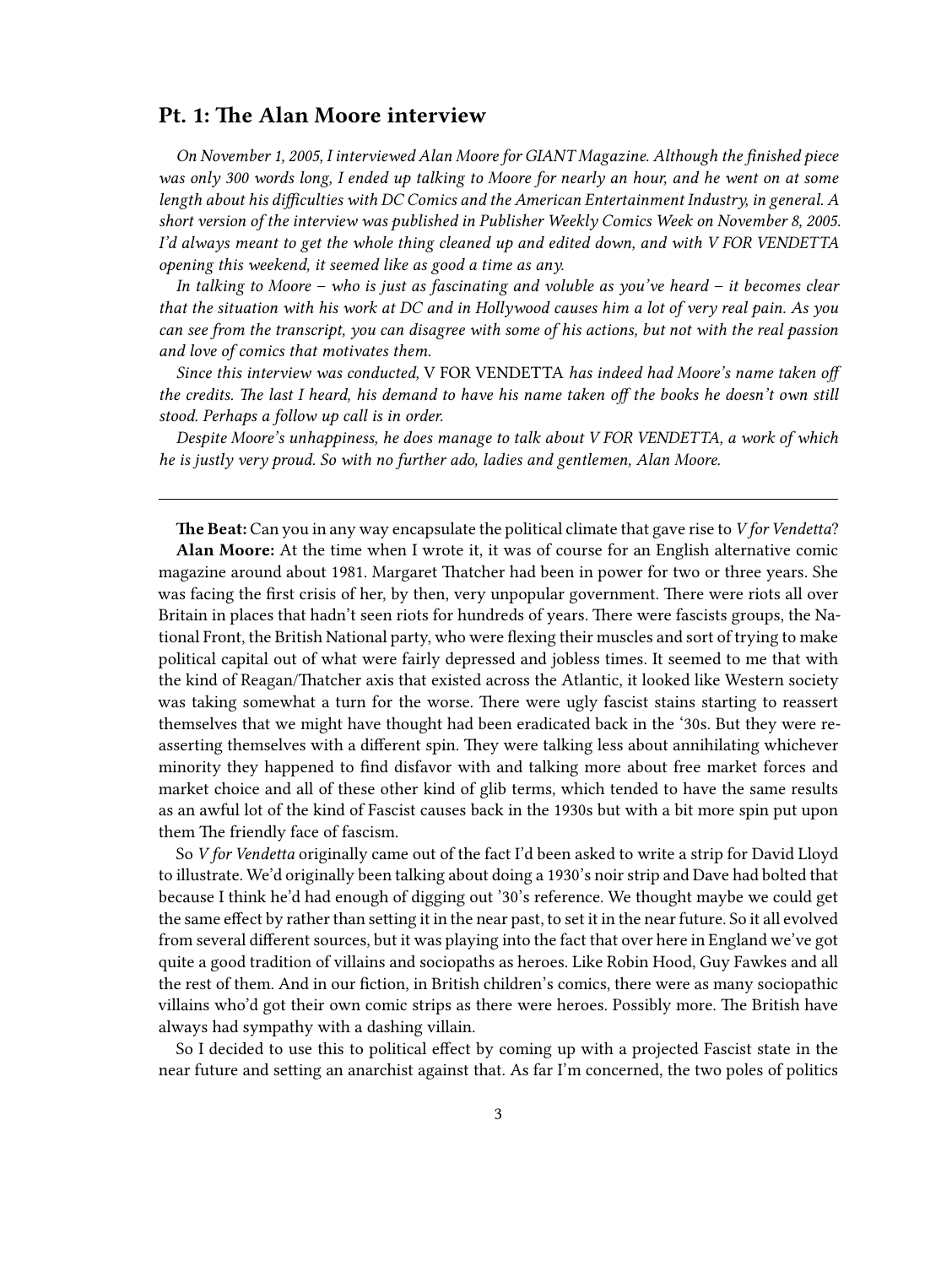were not Left Wing or Right Wing. In fact they're just two ways of ordering an industrial society and we're fast moving beyond the industrial societies of the 19<sup>th</sup> and 20<sup>th</sup> centuries. It seemed to me the two more absolute extremes were anarchy and fascism. This was one of the things I objected to in the recent film, where it seems to be, from the script that I read, sort of recasting it as current American neo-conservatism vs. current American liberalism. There wasn't a mention of anarchy as far as I could see. The fascism had been completely defanged. I mean, I think that any references to racial purity had been excised, whereas actually, fascists are quite big on racial purity.

**The Beat:** Yeah, it does seem to be a common element.

**Moore:** It does seem to rather be a badge they wear. Whereas, what I was trying to do was take these two extremes of the human political spectrum and set them against each other in a kind of little moral drama, just to see what works and what happened. I tried to be as fair about it as possible. I mean, yes, politically I'm an anarchist; at the same time I didn't want to stick to just moral blacks and whites. I wanted a number of the fascists I portrayed to be real rounded characters. They've got reasons for what they do. They're not necessarily cartoon Nazis. Some of them believe in what they do, some don't believe in it but are doing it any way for practical reasons. As for the central character of the anarchist, V himself, he is for the first two or three episodes cheerfully going around murdering people, and the audience is loving it. They are really keyed into this traditional drama of a romantic anarchist who is going around murdering all the Nazi bad guys.

At which point I decided that that wasn't what I wanted to say. I actually don't think it's right to kill people. So I made it very, very morally ambiguous. And the central question is, is this guy right? Or is he mad? What do you, the reader, think about this? Which struck me as a properly anarchist solution. I didn't want to tell people what to think, I just wanted to tell people **to** think, and consider some of these admittedly extreme little elements, which nevertheless do recur fairly regularly throughout human history. I was very pleased with how it came together. And it was a book that was very, very close to my heart.

**The Beat:** And you are still happy with it?

**Moore:** Well, this is a bit more complex, Heidi. A couple of weeks ago I did ask DC Comics to take my name off the book. This was after a long, long string of gradually worsening relationships which had been kind of obliviously ignored by DC comics. It's got to the point where I've become very, very distanced emotionally from a lot of the work which I don't own. It's a kind of feeling that sort of…if I don't actually have the moral right to declare myself the author of the work, does that not mean that I should have the moral right to declare myself not the author of the work?

*V for Vendetta* was about something that was very important to me. It was a book that I was very pleased that David Lloyd and I owned. And I never wanted to be in a position where I didn't own it. We were misled, I think is the probably the gentlest way of putting it, and ended up signing *V for Vendetta* away more or less in perpetuity.

**The Beat:** So near and yet so far…[laughs]

**Moore:** Yeah. At that point I kind of cut off contact with DC Comics and never wanted to work with them again.

**The Beat:** You're talking about back in the '80s?

**Moore:** Right. It was when I realized that in fact *Watchmen* and *V for Vendetta* had been taken from me. And I though, all right, fair enough. I was fooled once, and I decided I didn't want to work for DC Comics again or indeed for any of the big American comic companies. And this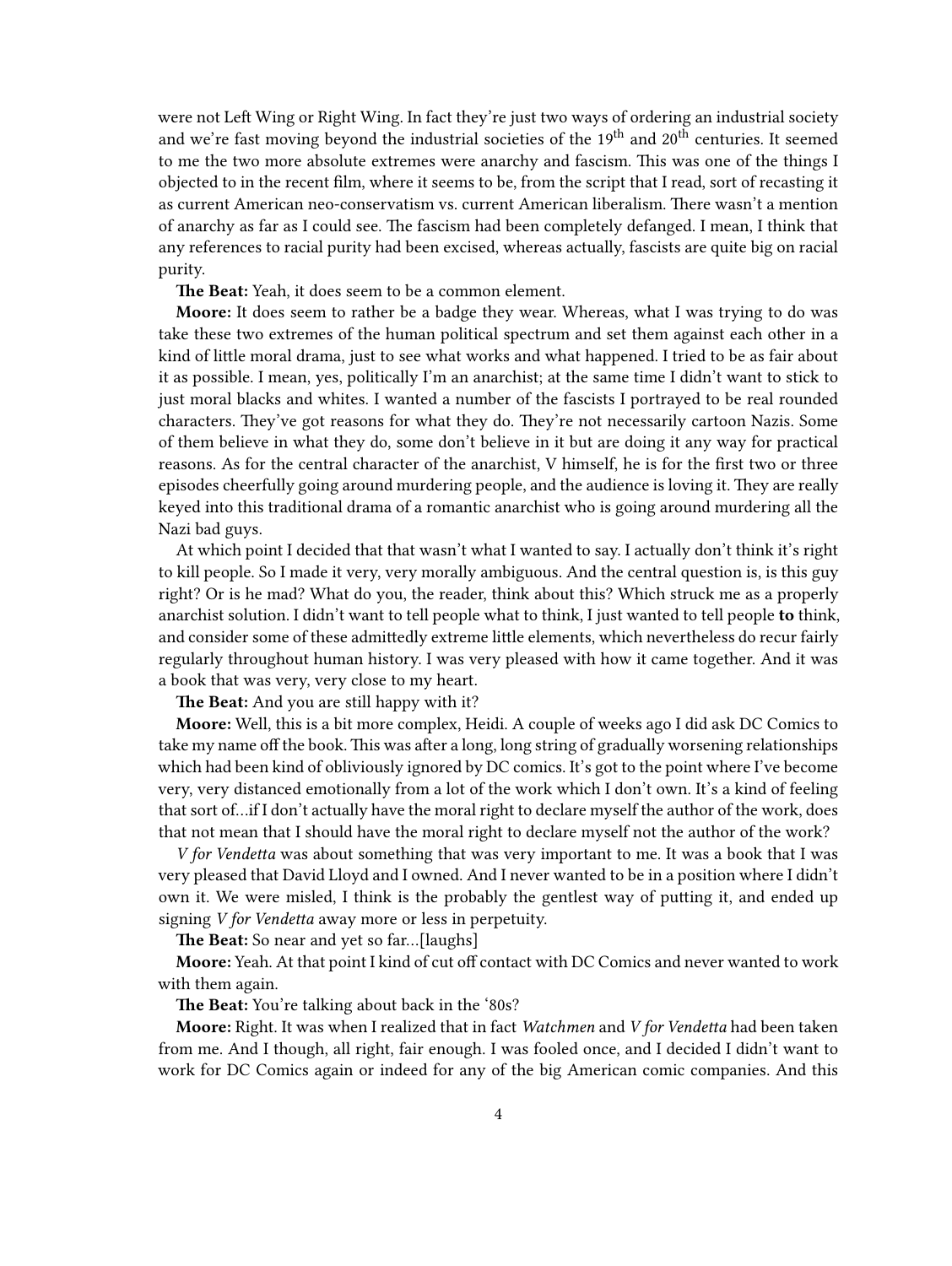went fine for a number of years until DC evidentially thought it would be a good idea to force me back into the fold, when they purchased Wildstorm. I had already signed contract and would go back upon my word with people I'd made promises to. So I stuck with it for six years. I was assured at the beginning that DC wouldn't be interfering. This turned out not to be the case, but I stuck with it for as long as I told my collaborators that I would be sticking with it. Which was longer than I'd wanted to, but it took longer than I'd expected.

But I stuck it out and I did the best work that I possibly could. In the midst of all this, this ridiculous thing with *V for Vendetta* film came up. All of this nonsense could have been stopped at any point if—when I had said, look I want my name taken off the films and all the money distributed to the artists—if they hadn't said, Okay, well, you'll just have to sign some things then to give your money to Dave Lloyd. When in fact what they should have said was "–and we're not going to bother doing anything to take your name off the film."

**The Beat:** Your name is on [the] *League of Extraordinary Gentlemen* [film], right?

**Moore:** *League of Extraordinary Gentlemen* was the reason why I decided to take my name off all subsequent films.

**The Beat:** Well…[General laughter] I think anyone might have done that! But go on…

**Moore:** Yeah, a lot of things which had to do with League made me decide I really wanted nothing to do with the American film industry in any shape or form. Which is why I asked DC if I could possibly have my name taken off the films and the money redistributed. This went fine with the Constantine film. This was because my name was never going to go on the Constantine film in the first place. Because that had gone so well, I distributed the money amongst the other artists my name hadn't been on the film and I was completely happy. I assumed when DC then sent me paperwork so I could sign my money over to David Lloyd on the *V for Vendetta* film this was going to go fine.

It didn't. I had an American producer actually lying about my involvement in the film, which made me look like a liar. When I said I'm not taking any money from these films and I'm not interested in them, he makes a statement that's completely dishonest and was saying the complete opposite. So I felt I had to at that point exercise my right to completely sever myself from DC Comics if, assuming that they weren't able to just get a simple retraction, nothing humiliating, just a simple retraction apology and clarification that would have said we regret that due to a misunderstanding blah blah blah. That would have been all.

DC told me they were really trying hard to get that, I kind of got the idea that in fact probably they were just hoping if they stalled for long enough it would all blow over and there wouldn't be anything I was able to do about it. After a few weeks it turned out they hadn't been trying to get any apology or retraction or at least not very hard. They certainly weren't able to offer one that was anything like what I'd asked for. At this point, I said that's it I'm not working for DC again and also I still want my name off this film, if they don't take my name off this film, I will be taking my name off the books, because it means that much to me to sever my connection with this whole painful business.

**The Beat:** But, Alan, isn't that throwing out the baby with the bathwater?

**Moore:** Well, I don't own the baby anymore, Heidi! The baby is one I put a great deal of love into, a great deal of passion and then during a drunken night it turned out that I'd sold it to the gypsies and they had turned out my baby into a life of prostitution. Occasionally they would send me increasingly glossy and well-produced pictures of my child as she now was, and they would very, very kindly send me a cut of the earnings. This may sound melodramatic, but I've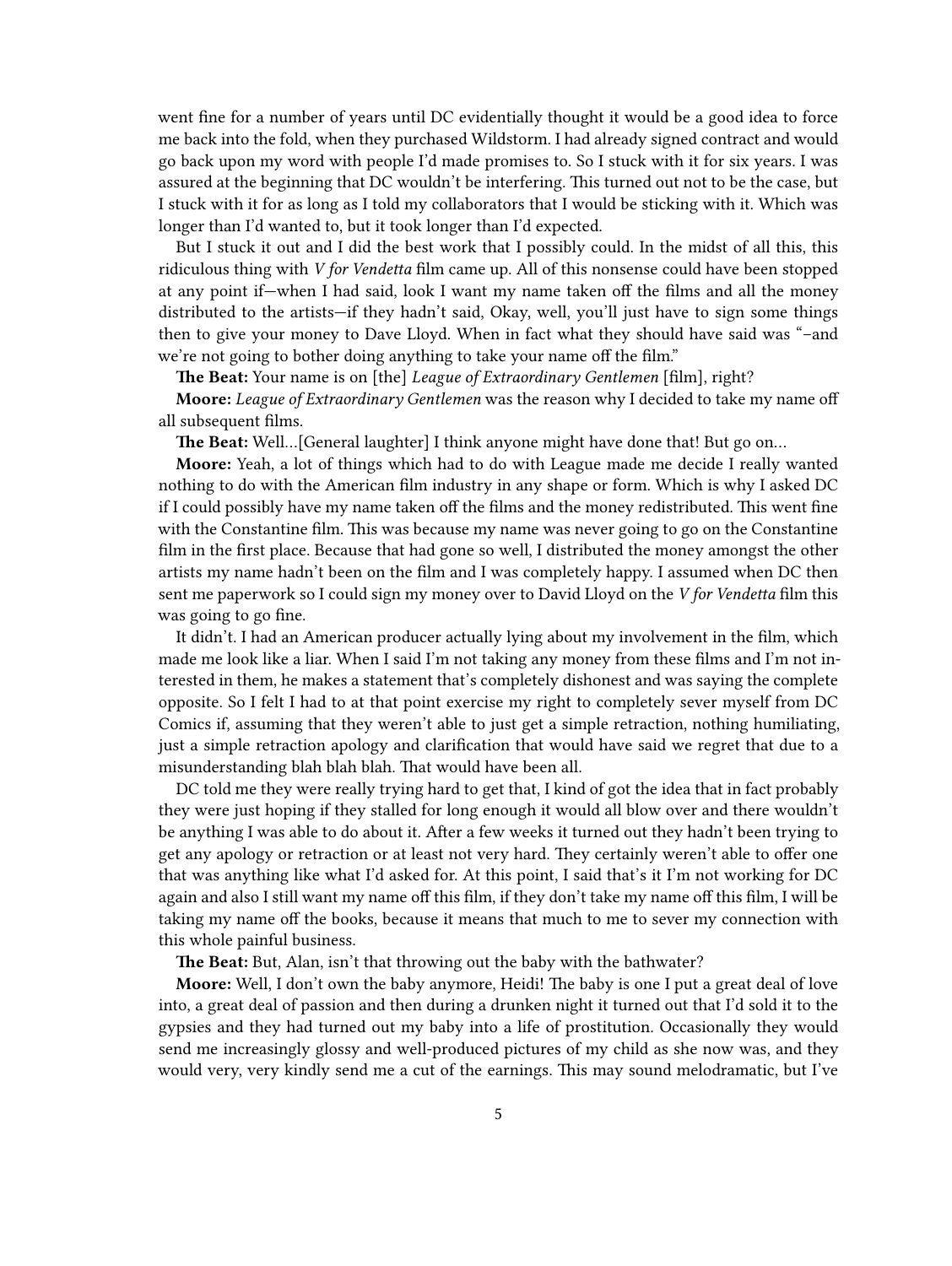been writing for 25 years and I think that the passion with which I write is probably evident—it's not faked. I really do feel intensely passionate about nearly everything I write. Obviously, it's going to vary, but I try to be passionate about everything I write. In some cases I succeed. *V for Vendetta* was one of those cases. It's that—I mean for 20 years since then, it's been a kind of a dull ache that the regular paychecks of our cut of the money don't really do an awful lot to assuage.

[Eventually] I said, look, if this would help, a simple solution would be, alright, if they are assuming my name's going on the film, then I don't want my name on the books, and I will sign off all the income from them. If they're thinking otherwise, if they'd just given me a small signed piece of paper assuring me my name's not going on this film. If they can get me that, before I see any books coming out with my name on them, that from my point of view DC are sort of producing dishonestly, then that would be all right.

Months passed. This piece of paper never arrived, but a big box of *V FOR VENDETTA* books did, that I specifically asked not to see, and which when I opened them had got on the front a big red sticker saying now a major motion picture. On the back it had kind of a half baked jingle from the film worked into the ad copy prominently, and it had also—

I have to say, the editorial standards in the comic industry these days are nothing that any proper editor would ever recognize as such. Most of these people—I mean, I wanted to be a writer or an artist ever since I was a child. I know most of the people in this industry, they wanted to be artists or writers since they were children. I don't know anybody who wanted to be an editor as a child. Or don't know anyone who honed their editorship skills and then got a job. All I mainly know is people who have got perhaps no marketable talent and who sort of drifted into the industry and found themselves in editor jobs. This is perhaps a bit of a slur on editors in general and there are some very good ones. But I hadn't even take the cling film of that *V for Vendetta* book and on the back cover in bold type, it's got the catchy phrase, "Have a pleasant…" [The copy has since been corrected to say "Have a pleasant evening."] I mean it's…it seems to me, I'm perhaps overstating, that nobody's even looked at this book at any stage during it's production.

**The Beat:** Hm, I just happened to get that book myself and took off the shrink-wrap, and now I'm looking at it. "Have a pleasant"…

**Moore:** Well, I think this is my basic message to the American industry at this moment. [general laughter] "Have a pleasant."

And so where I'm at, at the moment, it was heartbreak. When I got that package of books I took them straight out to the garage and threw them straight into a skid. I didn't even want to recycle them. That night at 4 in the morning I woke up and I had black thunder rolling in my heart. I could not sleep, I was just lying there thinking well, they're just going to ignore everything I say. It's not my book. It's their book, but the only reason they've my name on that book is it sells more copies, and it gives them a certain amount of integrity and credibility that I don't think they would otherwise have had.

I'm perhaps overstating my case here a bit, but I think I lent an awful lot of literary and intellectual credibility to the American comics business and to the comics business in general when I entered it. I don't feel the same way about comics any more, I really don't. I never loved the comic industry. I used to love the comics medium. I still do love the comics medium in its pure platonic, essential form, but the comics medium as it stands seems to me to have been allowed to become a cucumber patch for producing new movie franchise.

**The Beat:** I know what you're saying, but there is an awful lot of stuff coming out that's good.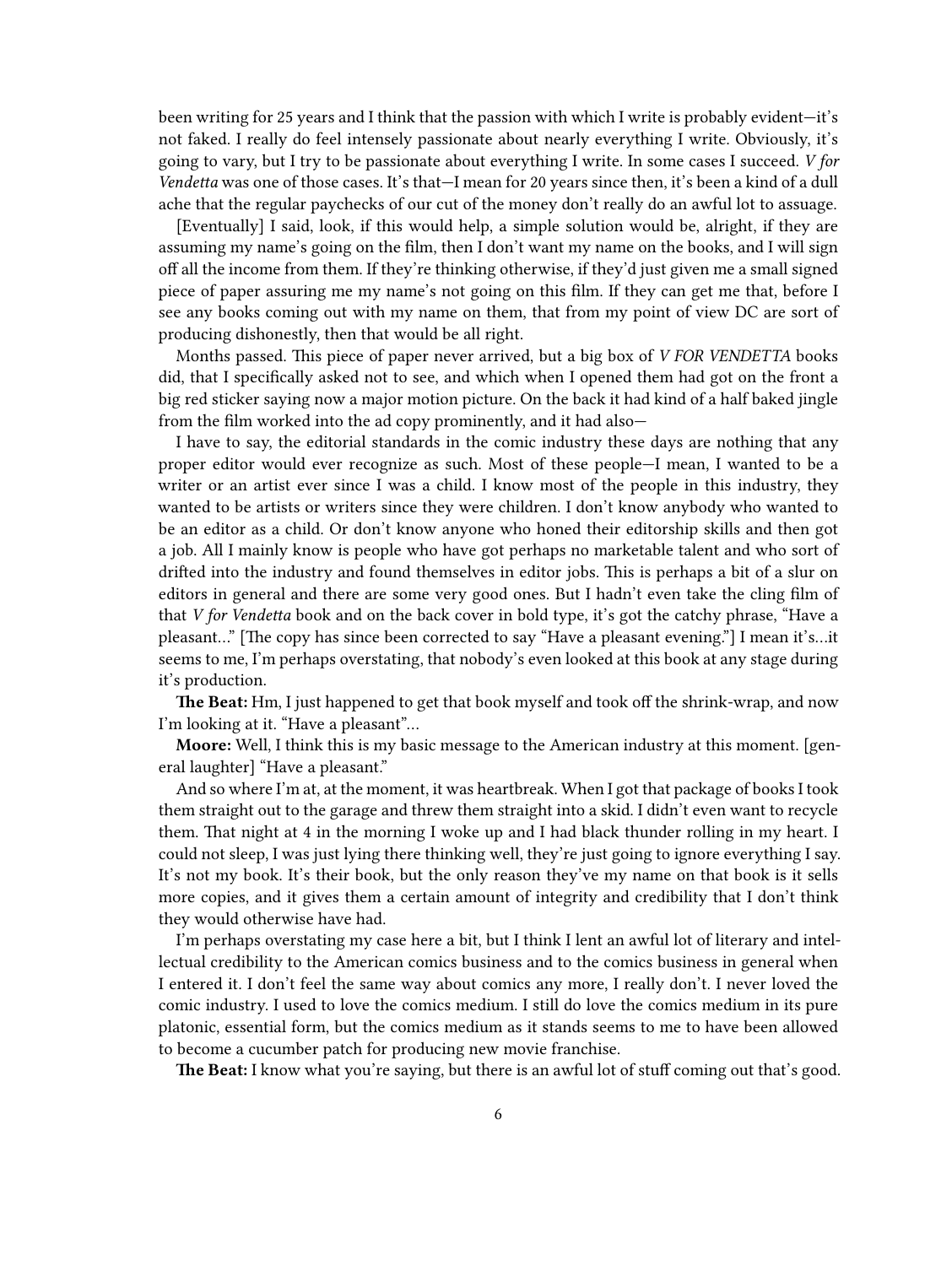**Moore:** There is some fantastic stuff but it is marginalized. The only things I ever get asked about are generally related to superhero films, and even some of the other stuff in the medium at the moment. I don't know, it's probably just my tastes. But one end of it seems adolescent in its brutality and in its inexperienced adolescent approach to violence and sex. And at the other end, at the more supposedly intellectual end I see an awful lot of angst, and adolescent breastbeating. This is not a complete blanket condemnation by any means, there's people like Joe Sacco, other people who do wonderful work that is not mainly concerned with them, and their fears of mortality or whatever it is. Or feelings of emptiness. This is not really what I wanted for the comics medium. That's fair enough. There's no reason why it should be the kind of medium that I wanted. But at the same time—I don't know. I think that my, kind of, contempt for the way that the major companies have handled things since their inception, they've only ever changed when there've been absolutely forced to at gunpoint. Otherwise the industry for all of the great claims it makes for itself these days—we're kind of post modern, we're hip, you know, we're sort of a major star accessory—the industry still seems to be based upon a gangster ethic that was around when it was founded. It's been modified slightly to sort of super times. But it's nothing I'm happy with.

The way that I've left it is, all right DC can take my name off *V for Vendetta* and stop paying me the money. And if that doesn't happen, take my name off all of the books and stop paying me the money. So no telling where this one could run to. I mean, believe me, I would be completely happy if my name came off everything I do not own.

**The Beat:** I know I'm not going to change your mind, but let me play devil's advocate. I certainly understand you reviling and castigating the sheer idiocy of things like the League film, but at the same time, the people who do understand what you're trying to get at are not going to be dissuaded just by the fact that Joel Silver has made V a liberal!

**Moore:** I know that. This started out with me being really upset with the way that the American film industry seemed to be treating me, not just on League but on V, but then it started to spread to the point where it's more the American Entertainment Industry that I've got a grudge against. When I originally allowed myself to work for DC again because I'd sign contracts with ABC, I said to Scott and Jim Lee, you know this is probably going to be very explosive, you might end up regretting this. I will do what I've said I'm going to do I'll work and produce these books to the best of my ability. And if DC leaves me alone we shouldn't have any problems, but be advised I am doing this against my will and I know that I am very volatile, especially with regard to this particular issue. But I was assured it was okay to go ahead. But I had warned everybody.

Now this stuff has brought up the whole original [reason why] I didn't want to work with DC in the first place. But it's brought it up more painfully and it's made it completely clear that actually I don't think DC Comics gives a shit about the comics industry or the comics medium except as an adjunct to Hollywood. I really don't.

**The Beat:** But do you honestly think Paul Levitz or Scott Dunbier or Jim Lee have any influence whatsoever on Joel Silver?

**Moore:** The thing is, Paul Levitz, Scott Dunbier and Jim Lee, I've got no axe to grind against them at all. Paul Levitz may not have any influence upon Joel Silver, but wouldn't it have been better for Paul Levitz to think about that before his company cheated me out of the ownership of my work and then peddled it to another part of their parent company? This wouldn't have arisen if they hadn't done this initial unfair act and despite the fact they've been given several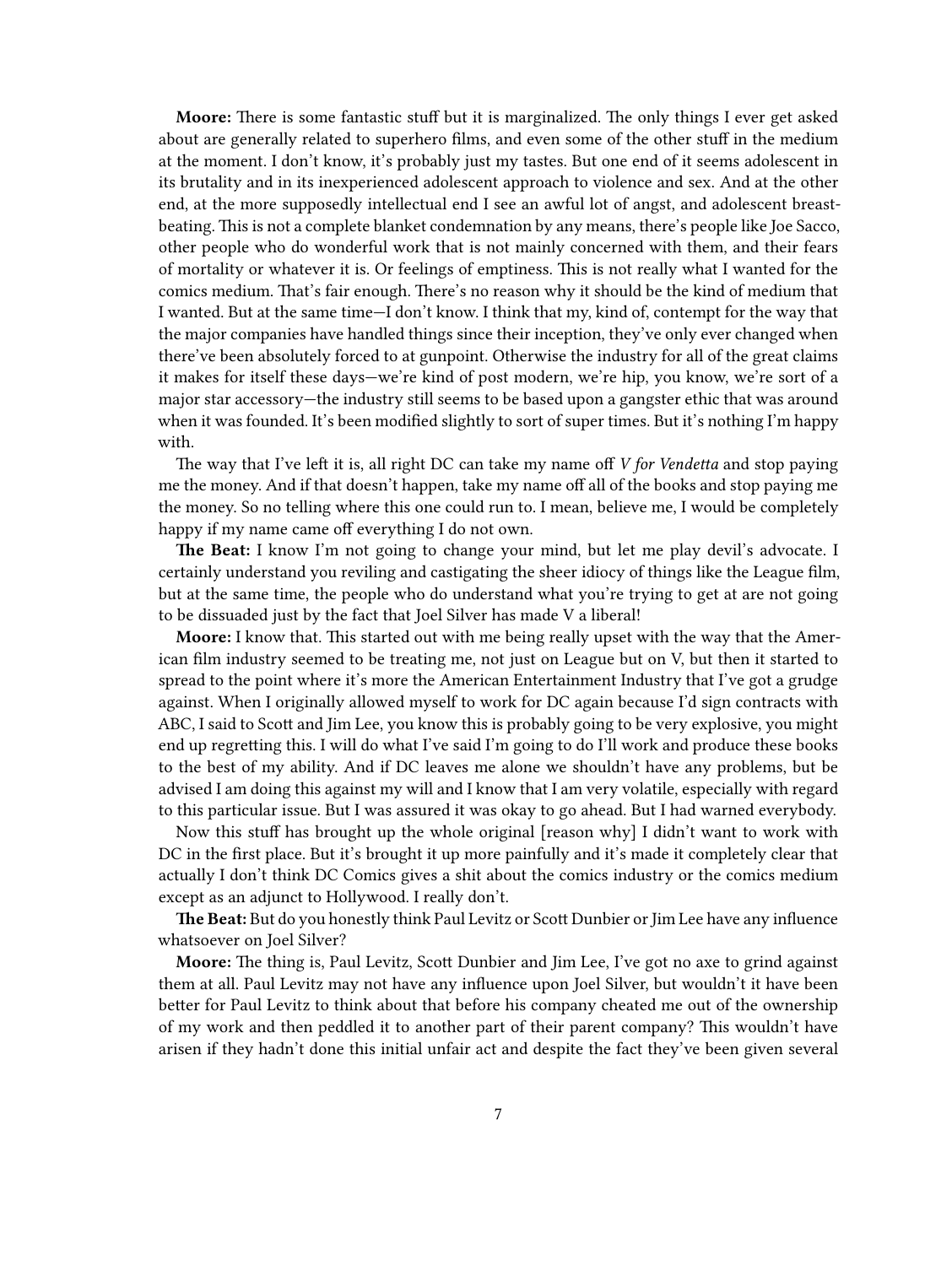opportunities to put it straight and logical reasons to do so when in fact it would have made them more money. Can you imagine how nicely this could have gone? It could have gone swimmingly.

#### <span id="page-7-0"></span>**Pt. 2: the further adventures of Alan Moore**

*Continuing my conversation with Alan Moore from November 1, 2005. A few of the questions and answers reflect events that were current at this time – notably the Tokyopop matter, and should be read with that in mind. In part one of this interview, Moore talked about his unhappiness with the comics industry. In this part, he finishes up on that topic, and talks about his novel and answers the question: Is V a hero?*

**THE BEAT**: You still have a good relationship with **Chris Staros** and **Top Shelf**, right?

**MOORE**: Absolutely, and various big works that are impending, *Lost Girls* and *The Black Dossier* [League of Extraordinary Gentlemen Volume 3 will be published through Top Shelf in 2007. **THE BLACK DOSSIER,** a LOEG book will be out from Wildstorm later this year], things I still own and am completely committed to.

**THE BEAT**: You own *Lost Girls* 100% and *From Hell* 100%, right?

**MOORE**: Absolutely, and *A Small Killing* and a painfully small number of other books. These are the books I'm completely happy about. These are the ones I can look at with pride and not with a pang of, yeah, but I don't own it. By asking DC to take my name off *V for Vendetta* and stop giving me the money for *V for Vendetta*, all I'm asking for is for them to treat me in the same way they've been completely happy to treat hundreds of much greater comics creators than I over the decades. I'm asking them to say to me the same thing they said to Gardner Fox and Jack Kirby and to all those other guys, just say to me you are not going to see a penny for any kind of future reproductions of your work and we're not going to put your name on them.

Why should I be singled out? They have extended this kind of freedom to all of their fellow countrymen who worked for them. Is it became I'm English? All I'm asking for is the same treatment they've given all these other fine, wonderful artists and writers. It's not the editors or publishers who have done anything to make the American comics medium what it is, other than in the sense it's a mess. You know as well as I do, these dear old men, dear dead men in a lot of cases, wonderful men—well, they probably had the same number of pricks as any other occupation has got.

**THE BEAT**: A Robert Kanigher here or there…

**MOORE**: Even he had interesting eyebrows. A lot of them that I met were sweet talented people who had got a genuine love for this medium and in nearly every case it seems that love was cynically exploited [by an industry] whose main concern at the end of the day was their corporate masters or the movies

**THE BEAT**: Let me take you back to when *V for Vendetta* began appearing at DC…85 or 86. At Warrior you did own *V for Vendetta* and when you went to DC what was going through your head?

**MOORE**: What happened, at DC, they'd been asking if we'd do the Charlton characters and then they said, we don't want you to use the Charlton characters, can you come up with your own. I said yeah we can and we were assured, if you come up with characters of your own, you'll be able to own them under this new different deal that forward progressive DC comics is doing now, and I believed this. I was completely convinced by this. They seemed to be nice people who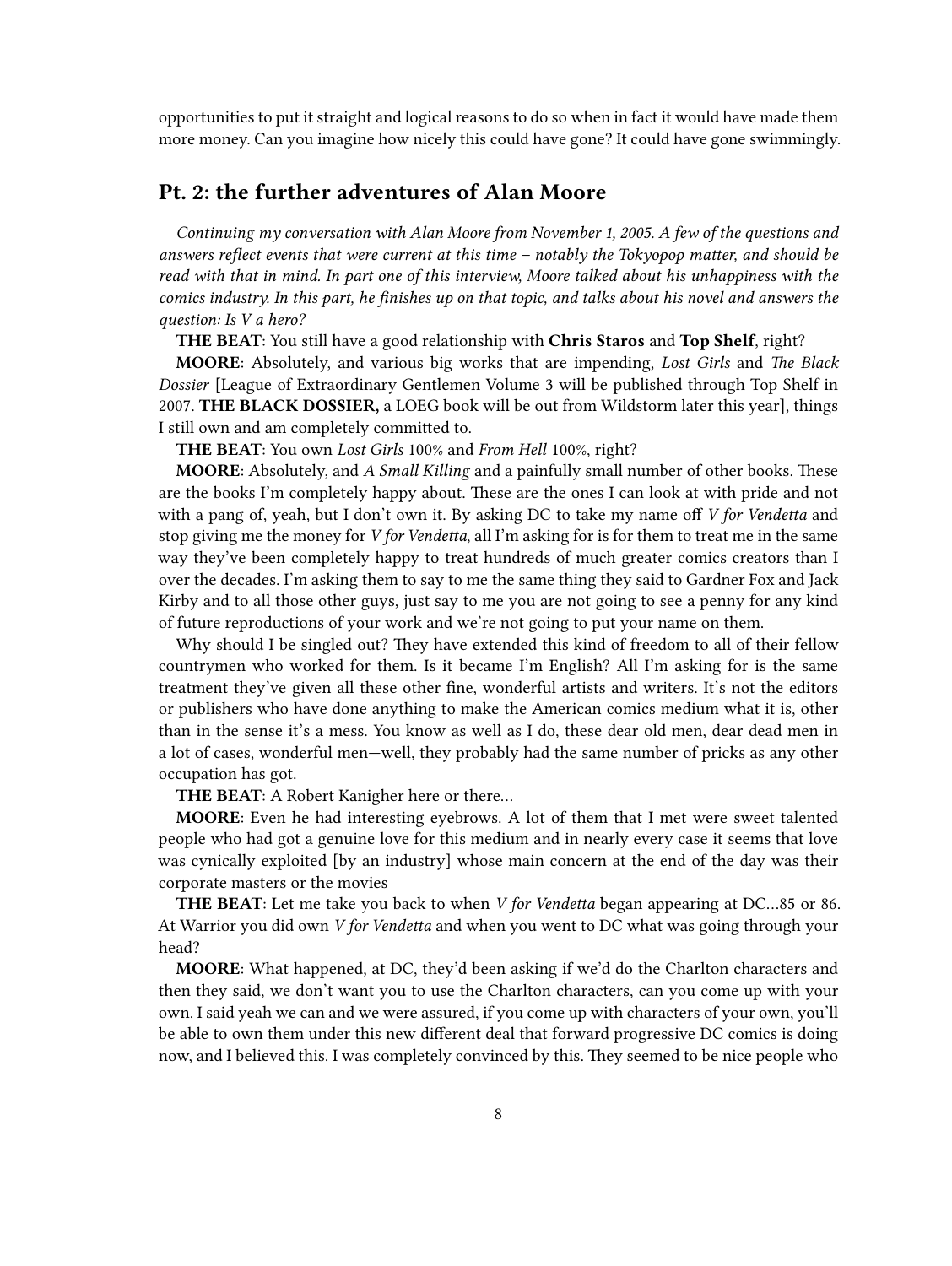were treating me well and were offering what seemed to be a wonderful deal. So we signed the stuff on Watchmen and started work on it. At this point, they were asking, well what about *V for Vendetta*. I'd been shying away from anybody who wanted to own the work, but because I thought this was some new deal, that I'd been told about, I actually said to Dave Lloyd "I trust these people now, Dave." [laughs] I can hear myself saying it now. I trust these people, they won't take this away from us. As soon as they stop publishing it, it will be ours. And this was a time that no comic book had remained in print for more than 18 months,

**THE BEAT**: So you just didn't know at that point.

**MOORE**: Nobody knew. As Neil Gaiman pointed out to them later when he was saying, look it's a horrible situation you're in with Alan. You know as well as he did that back when he signed that contract, nobody could have predicted that these books would remain in print for that long.

**THE BEAT**: Right now there's this whole thing going on with Tokyopop publishing a lot of original manga by very young creators. Tokyopop is splitting the copyright with them and a lot of us old timers are saying well, that's not the best thing and the creators are saying, we know what we're doing, they will never betray us. It's obvious that some day, there could be heartache. Now, you were a little bit older, back then.

**MOORE**: I was in my late twenties. Not much older.

**THE BEAT**: You were a little bit beyond where they are, but still, did you have any idea then [where this could go from] talking to your peers?

**MOORE**: Well, I was a very aware young man at that point. I'd been reading the fanzines, I knew that Jack Kirby had been screwed. I knew that Marvel comics had screwed everybody and DC had screwed everybody since their inception. However, at the time when I was getting into the industry they were talking the language of progress, but sort of a mile a minute. There's new, dynamic currents running in DC, and you know, all right I was 28, I was an anarchist. I was very politically cynical, but I was also working in a medium I loved. Perhaps I was too ready to believe what I was told. That might be true. Perhaps if I'd really searched my stomach I would have thought these people are almost certainly lying. But that would have meant dismissing out of hand a lot of people who, up until that point, appeared to be my friends. And hadn't done anything.

**THE BEAT**: Probably most of them meant well. I'm sure Karen Berger meant well. And she did in fact did get creator copyrights soon after. You were almost there.

**MOORE**: Soon after I'd gone. This is what Neil was bringing up the point for, Is this really fair? Alan does all the spade work, and ends up in this invidious position, and doesn't benefit from any of it.

**THE BEAT**: You're still getting publishing money from *Watchmen*—

**MOORE**: For the moment.

**THE BEAT**: If you were to sit back and say, okay, whatever, go with god, you would still be making money off these books and *V for Vendetta*.

**MOORE**: Yeah, I would be and I would also still be subscribing to a "Culture." I'm very, very proud of the books I don't own. But I don't want to be associated with them any more because of the fact I don't own them any more, and I don't think it's fair I don't think it's any way to run a business. But I don't think that would be very honest. It wouldn't feel honest to me, and I'm basically at the end of the day, I'm the only person I'm concerned about. That is selfish I know, but at the end of the day, it's whether I'm waking up at four in the morning in a boiling rage or not, and there is practically no amount of money that can compensate for that. I want to have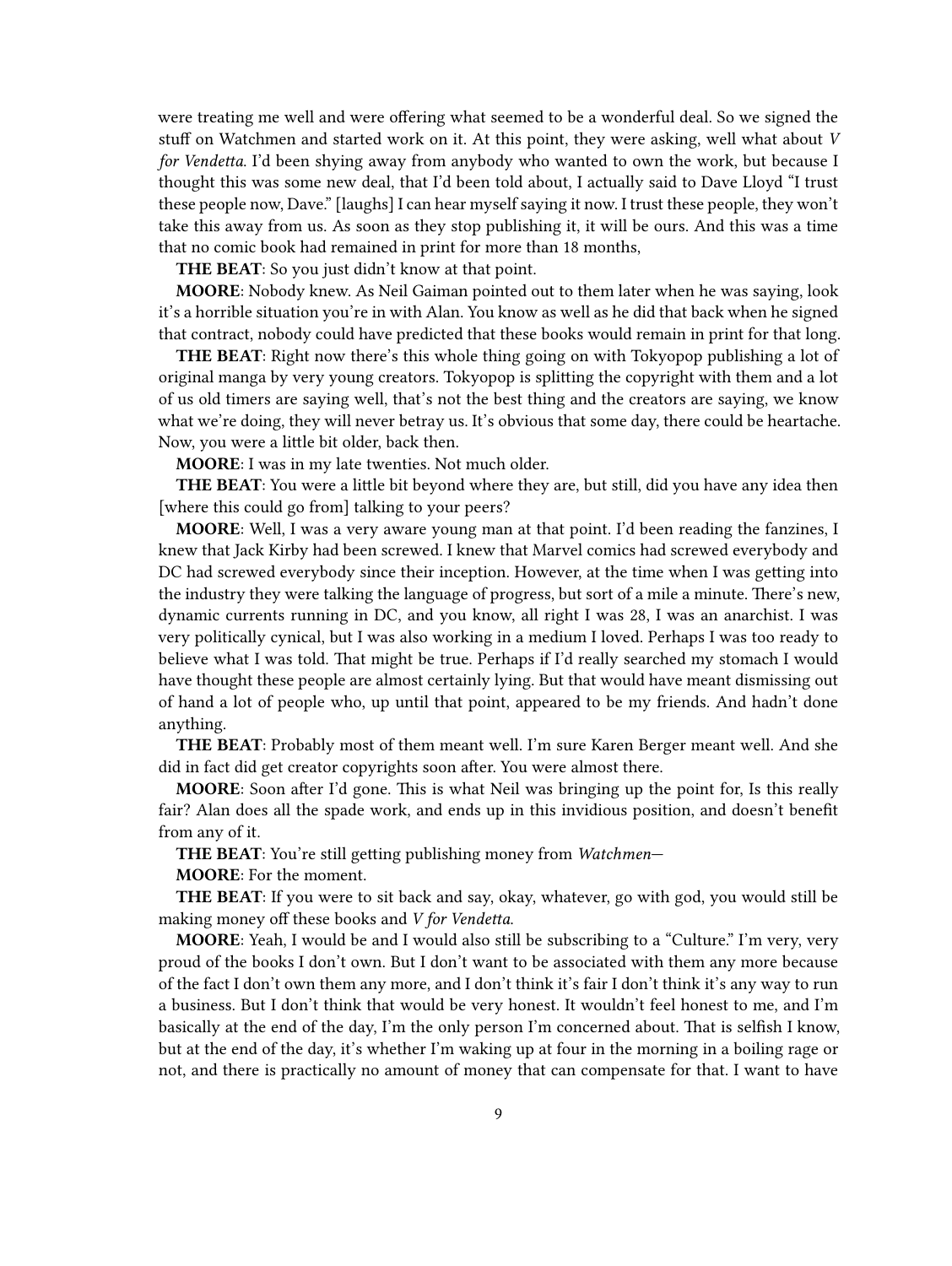the work I've done. [Such as the novel I'm writing.] This is a book about a subject that is, it's not next to my heart, it **is** my heart. It's right from the very core of me and what I'm all about. I'm loving it. It's the best thing I've ever written. I don't care whether it sells or not. At the end of it I will own this. Just like a proper grown up author working in a proper grownup industry,

**THE BEAT**: Do you know who's going to publish it?

**MOORE**: No, I haven't got a publisher yet. I'm not taking an advance for it. I'm waiting until I've got it finished because I don't actually want to send a synopsis and a chapter to an editor.

**THE BEAT**: Well, with your stature as a writer—

**MOORE**: I'm not going to have any problems.

**THE BEAT**: Yeah. You could probably, if you had an agent which I'm sure you—

**MOORE**: Haven't.

**THE BEAT**: Yeah, and probably don't much like the idea of. But I'm sure you could get New York publishing houses in a bidding war over it.

**MOORE**: Well, yeah, when I've got it finished and I know how good it is rather than merely suspect, I'll see what I want to do with it. At the moment I'm thinking quite seriously of not going to a big publisher but going to someone like Top Shelf that I absolutely trust. Which commercially might be a terrible idea, but morally might be a good one. The kind of idea I should have been going for 25 years ago.

**THE BEAT**: At some point, you know, there's got to be away – well, what am I saying. I wish there were a way to make the system work for you

**MOORE**: Yeah it would be nice, wouldn't it. Although having kind of dealt with the system for the past 25 years, even when I didn't want to, I have to say I can't see any point at which it will change. I'm not expecting DC Comics to be shamed by my asking to have my name taken off the work. I don't think anyone's going to be shamed.

**THE BEAT**: Let me ask you one more question on my original list about *V for Vendetta*. It's fascinating that people growing up under our generation grew up under the threat of nuclear winter, now people are growing up under the threat of Islamic Jihad.

**MOORE**: Well, they think they're growing up under the threat of Islamic Jihad. They're in fact growing up under the threat of nuclear winter. Just like we were.

**THE BEAT**: If you have a last laugh on Joel Silver it's that he's made this movie and depending on what the news is the day before it opens, he might or night not be able to open it.

**MOORE**: I've got to say to say we are having a lot of strangely costumed bombers blowing up landmarks in London at the moment and we're not that happy about it. I would have thought a film coming out of it, perhaps the timing could be better. But we shall see.

**THE BEAT**: Do you think you were being prescient?

**MOORE**: I wouldn't like to claim I was being prescient but that said, it is pretty clear that I have a direct line to God and I know every moment of the future before it happens. [laughter] I mean, as a case in point, I was saying back in 1981 or whenever it was, I was setting this in the absurdly far future period of 1997, where Britain would be run by a computer centralized right wing government. And to show what they were a really nasty right wing government, the easiest and quickest shorthand was to put monitor cameras on every street corner. In 1997, in England, I believe it first began in the town of King's Lynn, they had monitor camera saturation, where you could track somebody from one end of the town to the other without them ever going off camera. And when this was successful they shipped it into every town in the British Isles. So, yes, there are monitor cameras everywhere. I can only presume that someone like our former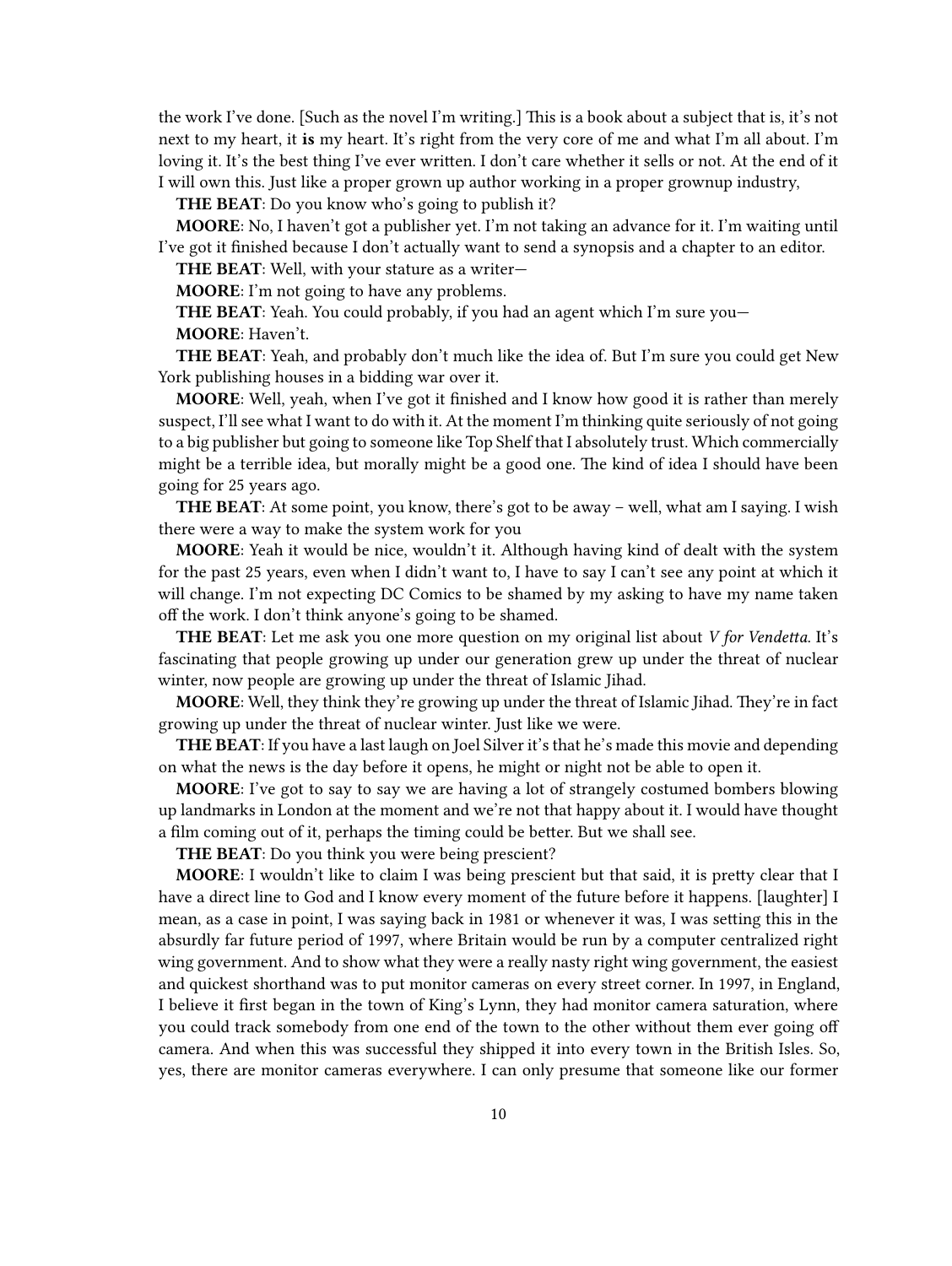home secretary David Blunkett [a blind British politician] must have somehow got hold of a Braille edition of *V for Vendetta* and thought oh, that's a good idea. But there again, these are not remarkably prescient ideas. It's fairly obvious. It's what I would do if I were going to start a fascist political state so I assume it's what anyone would do. It's like terrorism – you were talking about people being more frightened of dying in a jihad. No offense, but that is perhaps more of an American perception than a global one. You have to remember that over here, there were teenagers being taken out of cellar bars in separate carrier bags all through the '70s and '80s because of the war in Northern Ireland. Which in that case, the IRA were largely being supported by donations from America. That was why I was a bit worried when George Bush said he was going to attack people who supported terrorism, I thought oh my god, Chicago is going to be declared a rogue state and they're going to hunt down Teddy Kennedy and people like that.

**THE BEAT**: There were as many Al Qaeda ties in Brooklyn as there were in Baghdad,

**MOORE**: I should imagine there are probably a lot more Al Qaeda ties in Brooklyn than there were in Baghdad under Saddam Hussein because he was a secular leader who didn't have any connections with Islamic Fundamentalist. The thing is, another thing I understand about the sprit of this movie is that it's not really made clear that all the black and brown and gay and Jewish people have been put in concentration camps and vanished. I believe the only suggestion is that he could be Islamic. Which was of course nothing that I'd ever thought. And also, they're making way too much of this Guy Fawkes thing. Guy Fawkes was not a freedom fighter, he was a religious fanatic.

**THE BEAT**: He was more analogous to a suicide bomber?

**MOORE**: A bit of it. I was just saying to Melinda [Gebbie, Moore's fiancé and collaborator] today, the Gunpowder plot, thinking about it, was really stupid. They'd just gone practically 60, 50 years of the reign of Elizabeth I who was a staunchly anti-Catholic monarch. She'd been dead 2 years. James was on the throne and he was a Catholic nutcase. This was the point at which Guy Fawkes and his plucky band decided on their perhaps ill-judged scheme. They were shot through with agent provocateurs. The guy who informed on them was actually one of my townsmen. The Gunpowder plot was actually plotted in Northampton. We're good at that sort of thing.

**THE BEAT**: There's a long heritage of anarchy there?

**MOORE**: Oh absolutely. The reason why Northampton is the biggest town in Europe and the reason no one has ever heard of it, is we really royally pissed off the monarchy back in the 1200s, and the British monarchy have got quite a long memory. You'd be surprised. The thing is that to me I was just using Guy Fawkes as a symbol, without really any references to the historical Guy Fawkes. It was the bonfire night Guy Fawkes I was referencing, with the at the time easily available Guy Fawkes masks. Although, weirdly, say we started doing *V for Vendetta* in 1980, something like that. Up until that point every November you'd be able to buy fireworks and you'd be able to buy Guy Fawkes masks in the shops. When we decided to use Guy Fawkes as the model for *V for Vendetta*, Dave Lloyd said, great I'll just go out around the shops and buy a Guy Fawkes masks to base it on. He came back and said to his astonishment, there weren't any Guy Fawkes masks to be had. And there have been none since.

#### **THE BEAT**: Really?

**MOORE**: You tend to get left over Frankenstein masks from Halloween. Nothing that refers to Guy Fawkes. It's also no longer referred to as Guy Fawkes Night. It's like there's been a cultural shift and any references to somebody who wanted to blow up the houses of Parliament have been carefully clipped out. So let's hope we at least reawaken some traditions.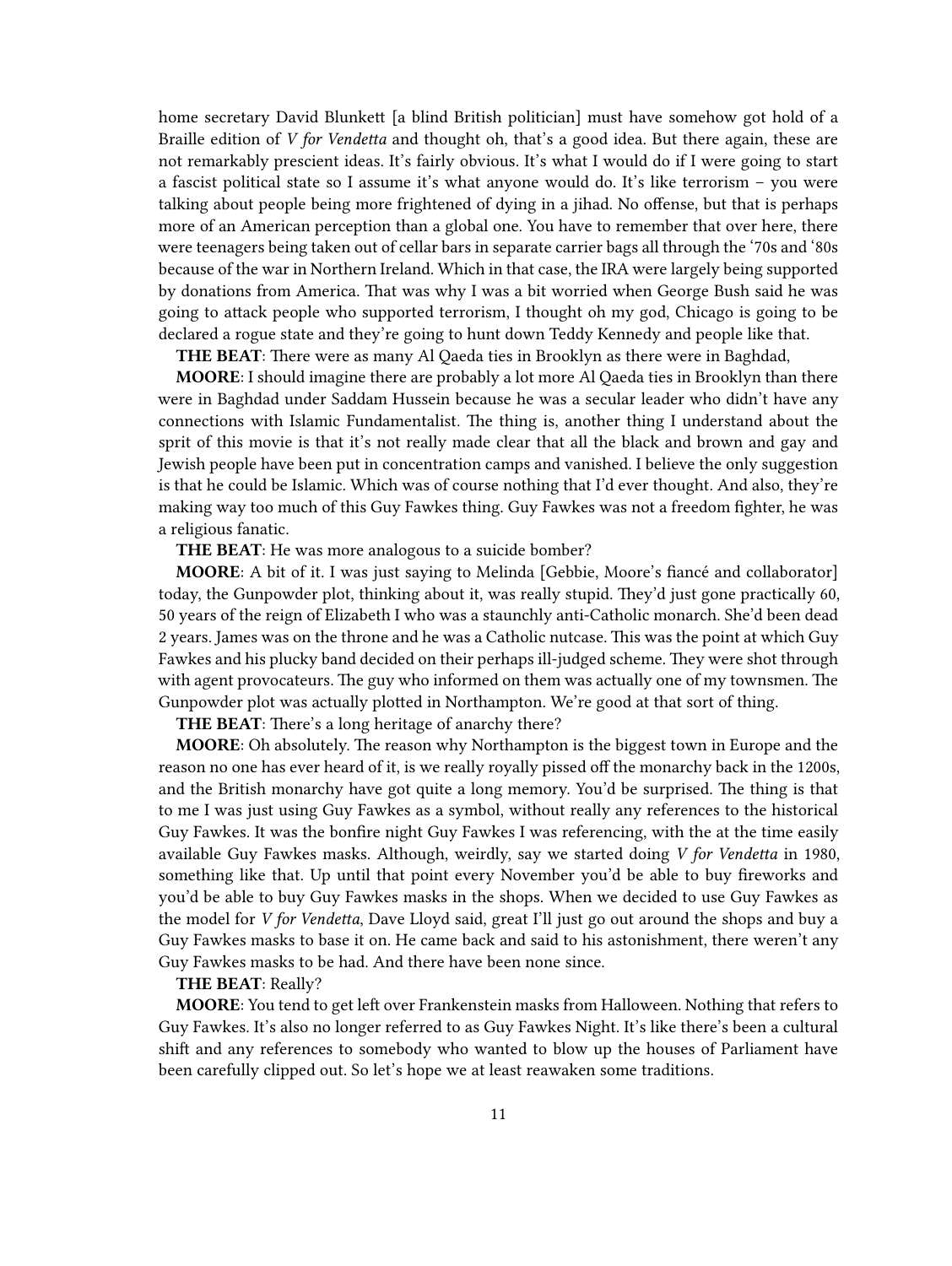**THE BEAT**: Do you think V is a hero?

**MOORE**: No, we called the first chapter "The Villain" where we introduce him. I don't want to say he's the hero any more than I really want to say he's the villain. He's a force. It's funny with fascism or anarchy, yes, they are the two poles of politics but neither of them are actually, strictly speaking, a political system. Fascism is a kind of weird mystical system and anarchy is an attempt to move beyond the need to be politic, the need to manipulate large masses of people. So I tend to think V is pretty much an allegorical force, an idea given human form. And, obviously I have a lot of sympathy with some of his basic ideas. But I think that killing people is wrong.

**THE BEAT**: Some of the things he does to Evey are dubious.

**MOORE**: Well…that was the bit where, I could get behind what he does to Evey – this is probably telling far too much about me – I could get behind that far more than I could get behind killing people. Because it seemed to me that even though, yes, he was actually torturing Evey, this was in his own mad way, an attempt to heal her. An attempt to push her to a point where she has to wake up to herself as an individual with its own will and own wants and destiny that is not just part of the carpeting of the world, but is a person, is a fully human being. And yes, he does use rather extreme methods. I suppose what I was doing was if I were to actually goaround and imprison all the people that I wanted to mentally and spiritually set free, and subject them to torture for a couple of months, I'd probably get locked up, wouldn't I? Nobody would understand that one. Whereas, if I put it in a comic then I can to some degree take the reader vicariously through the same experiences and give them the same revelations without risking a jail sentence which is one of the delights of fiction.